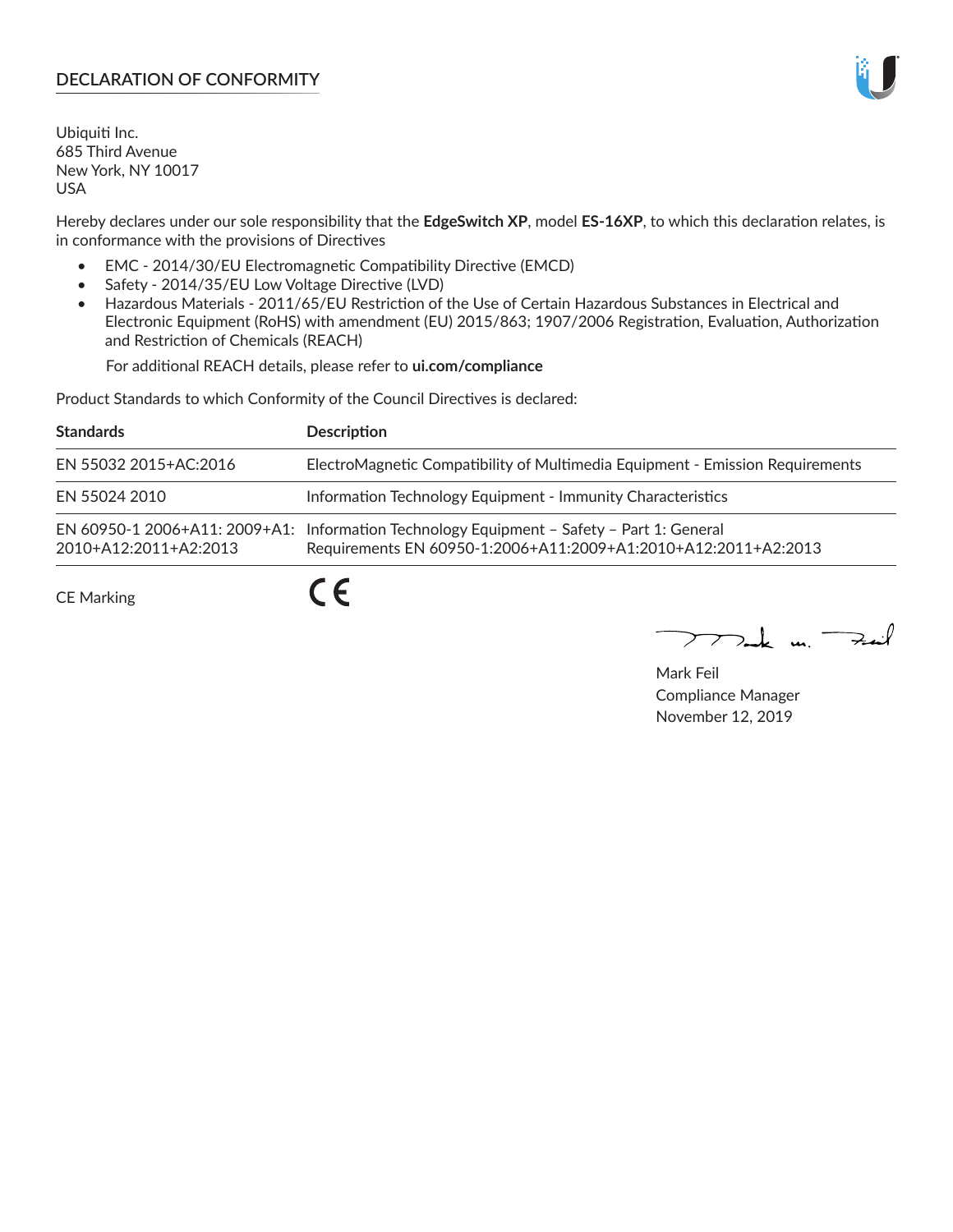# **DECLARATION OF CONFORMITY**



## **български** [Bulgarian]

С настоящото Ubiquiti декларира, че това устройство ES-16XP е в съответствие със съществените изисквания и други приложими разпоредби на Директиви 2014/30/ЕС, 2014/35/ЕС.

## **Hrvatski** [Croatian]

Ubiquiti ovim putem izjavljuje da je ovaj uređaj ES-16XP sukladan osnovnim zahtjevima i ostalim bitnim odredbama Direktiva 2014/30/EU, 2014/35/EU.

# **Čeština** [Czech]

Ubiquiti tímto prohlašuje, že toto ES-16XP zařízení, je ve shodě se základními požadavky a dalšími příslušnými ustanoveními směrnic 2014/30/EU, 2014/35/EU.

# **Dansk** [Danish]

Hermed, Ubiquiti, erklærer at denne ES-16XP enhed, er i overensstemmelse med de væsentlige krav og øvrige relevante krav i direktiver 2014/30/EU, 2014/35/EU.

# **Nederlands** [Dutch]

Hierbij verklaart Ubiquiti, dat deze ES-16XP apparaat, in overeenstemming is met de essentiële eisen en de andere relevante bepalingen van richtlijnen 2014/30/EU, 2014/35/EU.

## **English**

Hereby, Ubiquiti, declares that this ES-16XP device, is in compliance with the essential requirements and other relevant provisions of Directives 2014/30/EU, 2014/35/EU.

# **Eesti keel** [Estonian]

Käesolevaga Ubiquiti kinnitab, et antud ES-16XP seade, on vastavus olulistele nõuetele ja teistele asjakohastele sätetele direktiivide 2014/30/EL, 2014/35/EL.

## **Suomi** [Finnish]

Täten Ubiquiti vakuuttaa, että tämä ES-16XP laite, on yhdenmukainen olennaisten vaatimusten ja muiden sitä koskevien direktiivien 2014/30/EU, 2014/35/EU.

## **Français** [French]

Par la présente Ubiquiti déclare que l'appareil ES-16XP, est conforme aux exigences essentielles et aux autres dispositions pertinentes des directives 2014/30/UE, 2014/35/UE.

## **Deutsch** [German]

Hiermit erklärt Ubiquiti, dass sich dieses ES-16XP Gerät, in Übereinstimmung mit den grundlegenden Anforderungen und den anderen relevanten Vorschriften der Richtlinien 2014/30/EU, 2014/35/EU befindet.

## **Ελληνικά** [Greek]

Δια του παρόντος, Ubiquiti, δηλώνει ότι αυτή η συσκευή ES-16XP, είναι σε συμμόρφωση με τις βασικές απαιτήσεις και τις λοιπές σχετικές διατάξεις των οδηγιών 2014/30/EE, 2014/35/EE.

## **Magyar** [Hungarian]

Ezennel Ubiquiti kijelenti, hogy ez a ES-16XP készülék megfelel az alapvető követelményeknek és más vonatkozó 2014/30/EU, 2014/35/EU irányelvek rendelkezéseit.

## **Íslenska** [Icelandic]

Hér, Ubiquiti, því yfir að þetta ES-16XP tæki er í samræmi við grunnkröfur og önnur viðeigandi ákvæði tilskipana 2014/30/ESB, 2014/35/ESB.

## **Italiano** [Italian]

Con la presente, Ubiquiti, dichiara che questo dispositivo ES-16XP, è conforme ai requisiti essenziali ed alle altre disposizioni pertinenti delle direttive 2014/30/UE, 2014/35/UE.